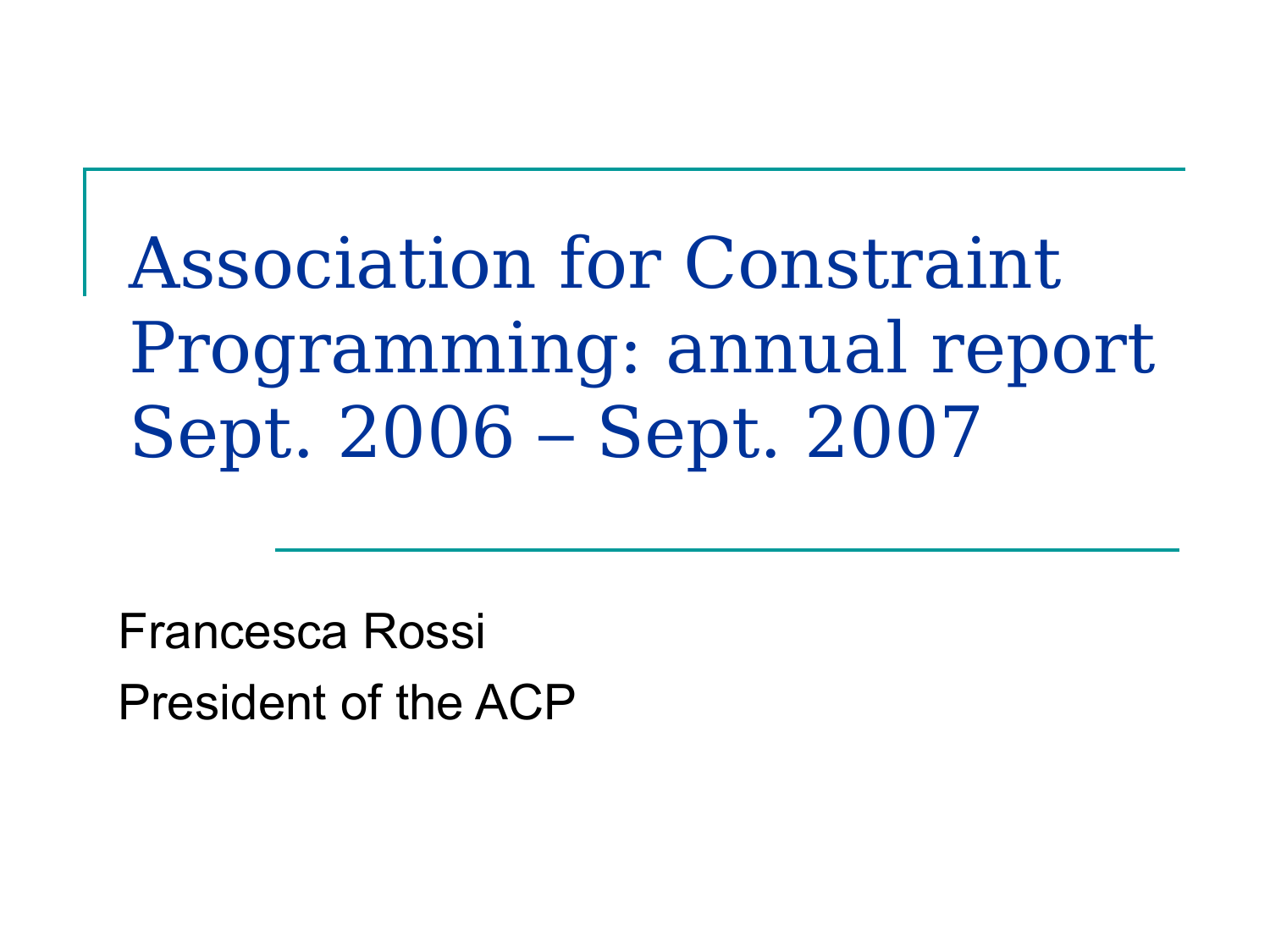# **Summary**

- Report on 2006-2007 activities
- **Plan for next year**
- **Presentation/discussion on new bylaws**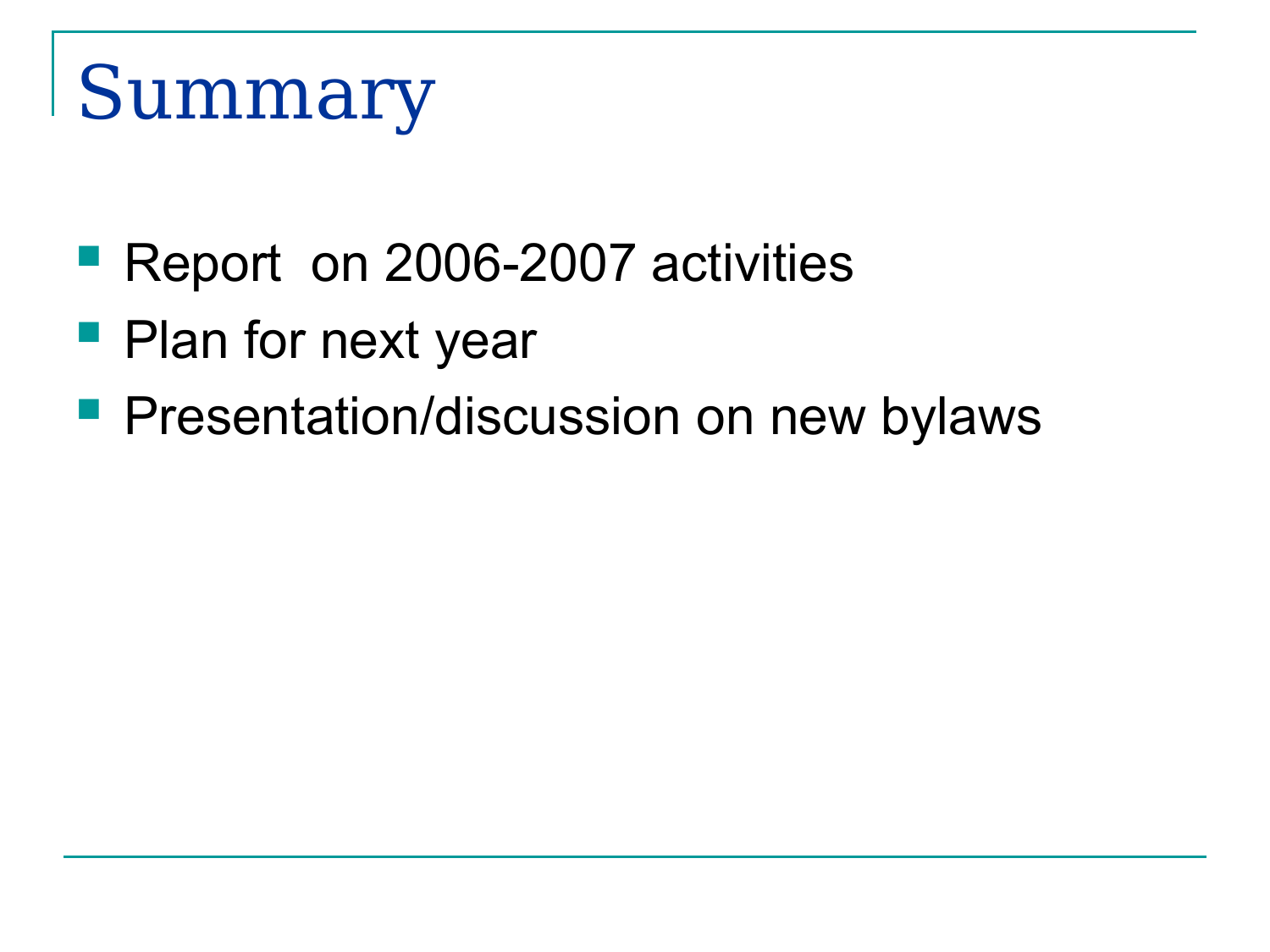### Members of the ACP EC (2006- 2007)

- F. Benhamou (CP 2006 p. chair: 2006-2008)
- **N. Jussien (CP 2006 c. chair: 2006-2008)**
- J. Larrosa (CP 2005 c. chair: 2005-2007)
- J. Lee (elected: 2006-2009)
- **P. Meseguer (CP 2005 c. chair: 2005-2007)**
- **M. Milano (elected: 2004-2007)**
- B. O'Sullivan (elected: 2005-2008)
- J.C. Regin (elected: 2006-2009)
- F. Rossi (elected: 2005-2008)
- C. Schulte (elected: 2006-2009)
- **M. Trick (elected: 2006-2009)**
- P. Van Beek (CP 2005 p. chair: 2005-2007)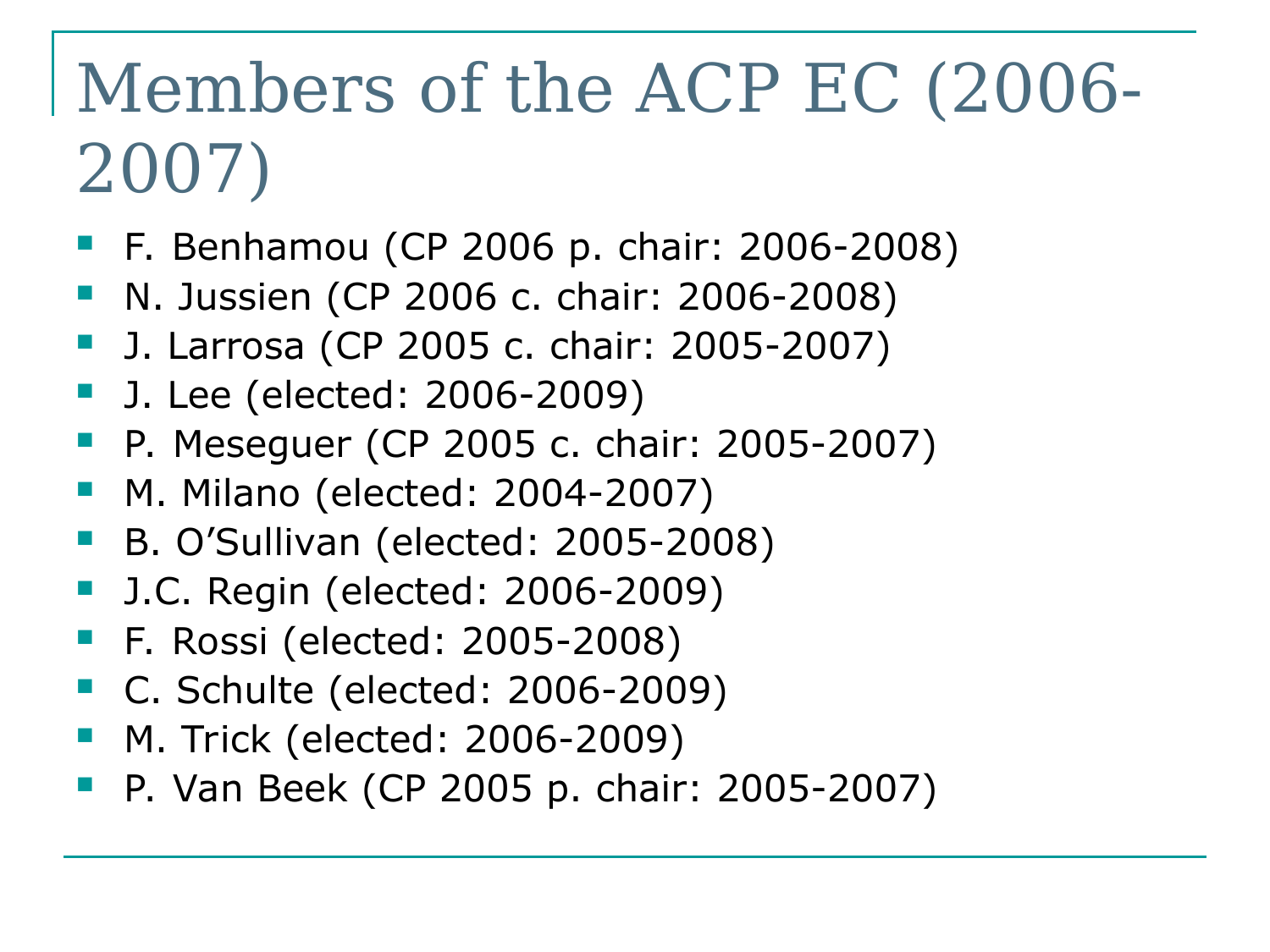# Structure (2006-2007)

- **President: Francesca Rossi**
- Vice-president: Peter Van Beek
- **Secretary: Pedro Mesequer**
- **Treasurer: Christian Bessiere**
- Conference coordinator: Barry O'Sullivan
- **Appointed in October 2007 for 1 year**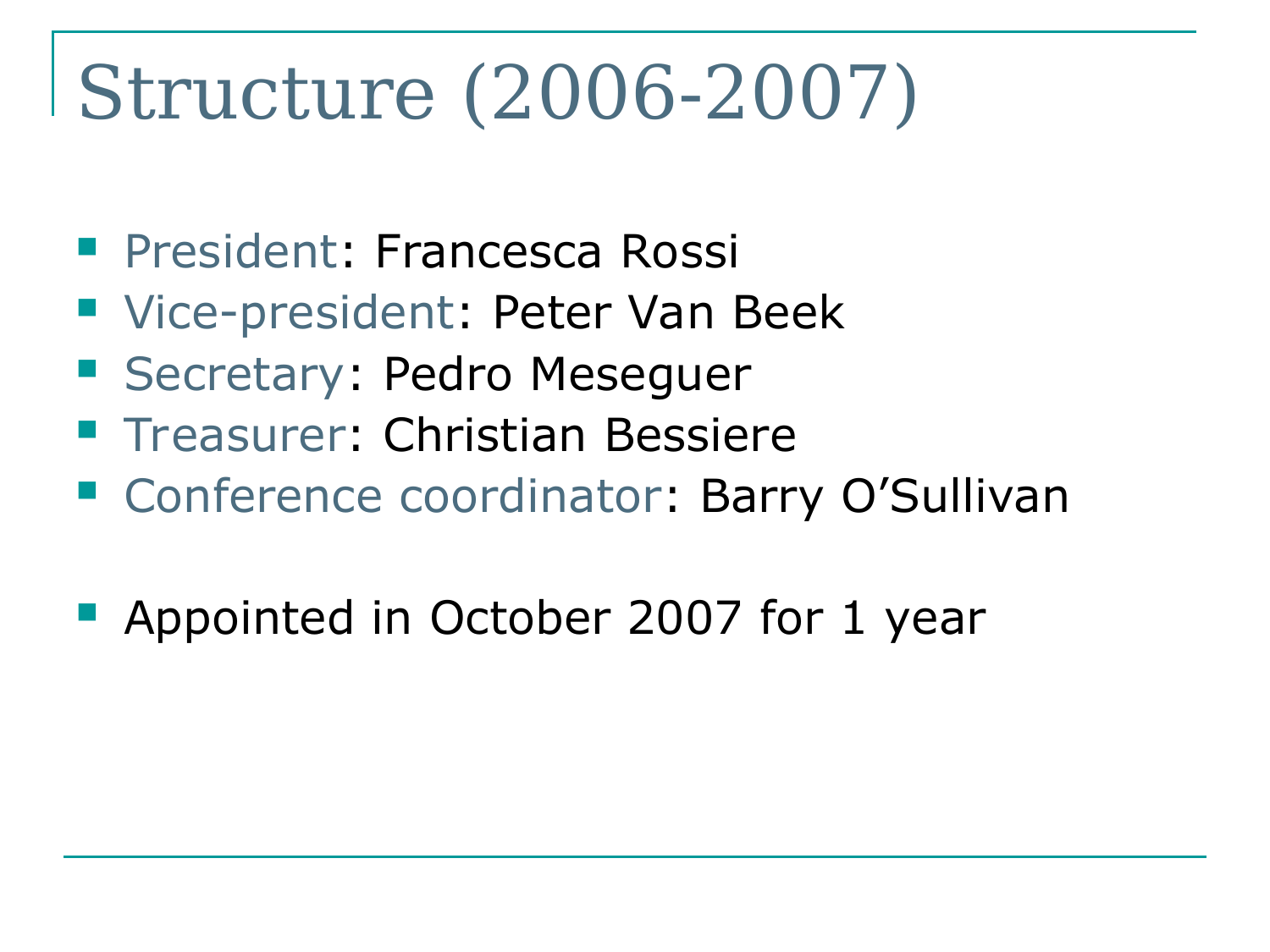# Decisions for CP 2008

- Chosen bid: Sydney, Australia
- **Period: September 2008**
- **Colocated with ICAPS,** KR, NMR
- Conference chair: Toby Walsh
- **Program chair: Peter Stuckey**



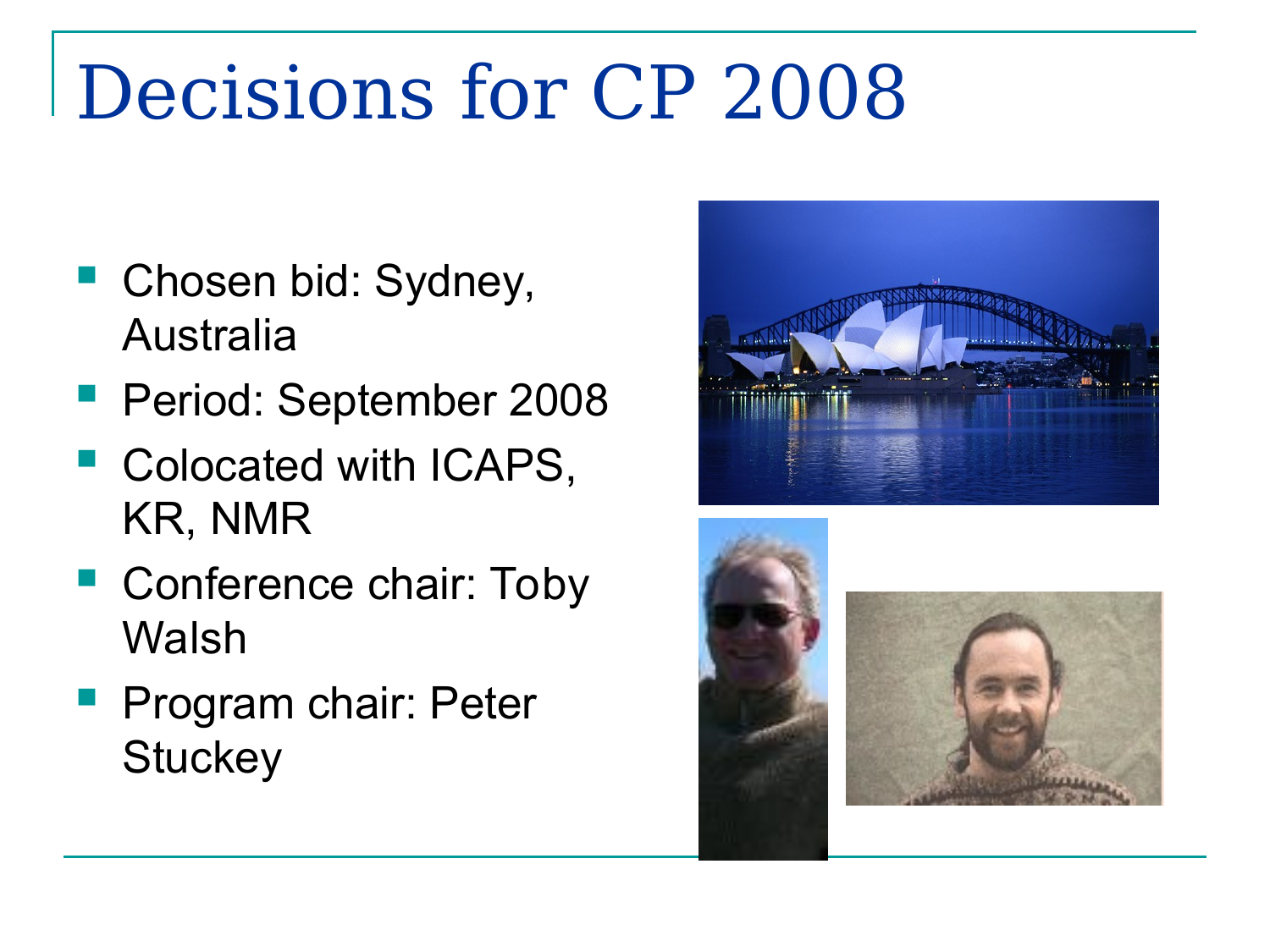# 2007 CP summer school

- Subject: general
- □ Location: Lloret de Mar, Spain
- <sup>D</sup> Period: June 18-23, 2007
- □ Chairs: J. Larrosa, P. Meseguer
- $\Box$  31 students
- $\Box$  6 lecturers
- $\Box$  Lecture notes and video recording on the web site

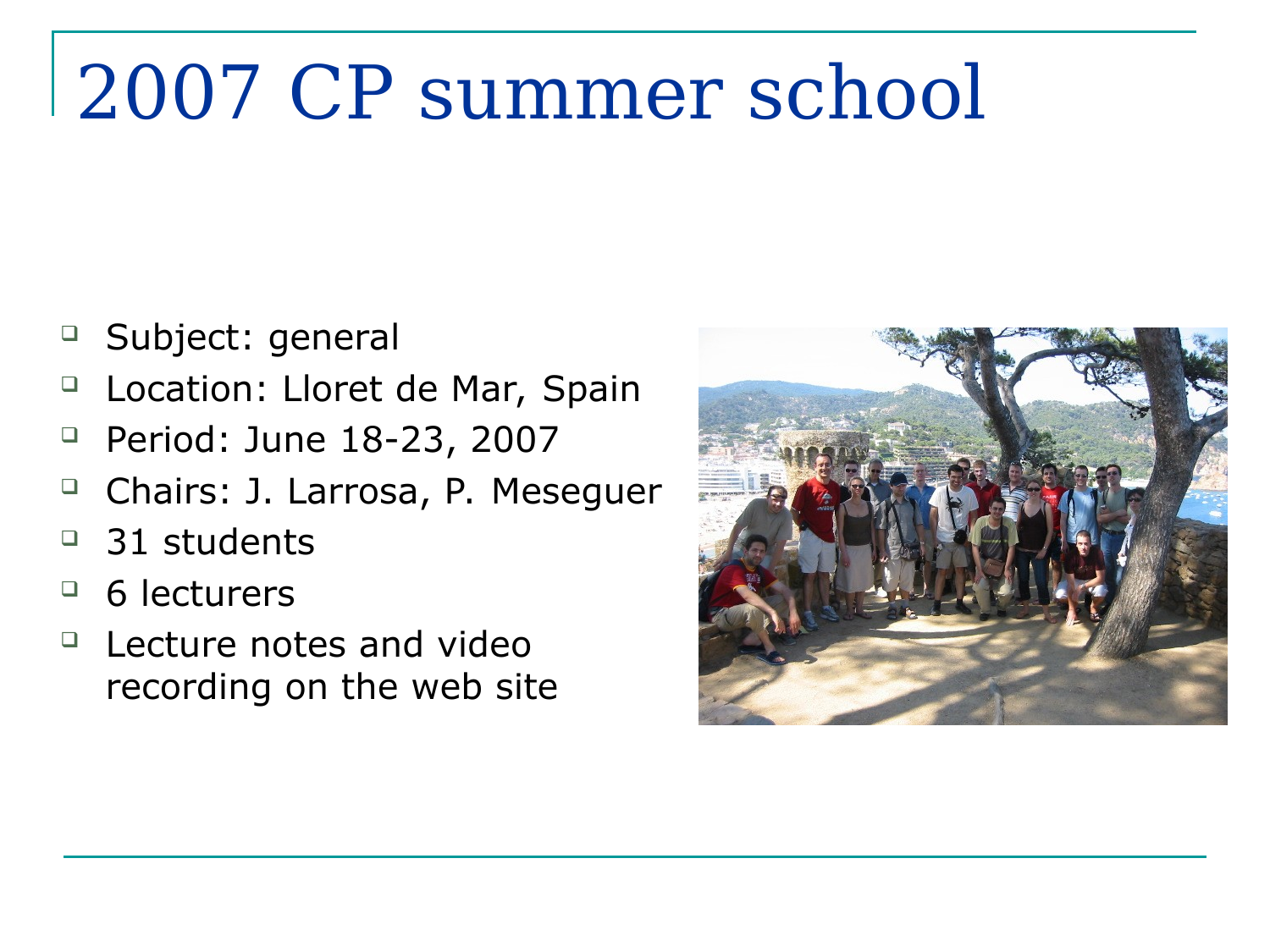# Feedback on doctoral

### program

- Questionnaire for students and organizers
- $\blacksquare$  Thanks to:
	- $\Box$  Zeynep Kiziltan: organized the questionnaire and prepared a report
	- $\Box$  Emma Rollon: built the web site
- **Report will be put on the ACP web site**
- Guidelines for future DP organizers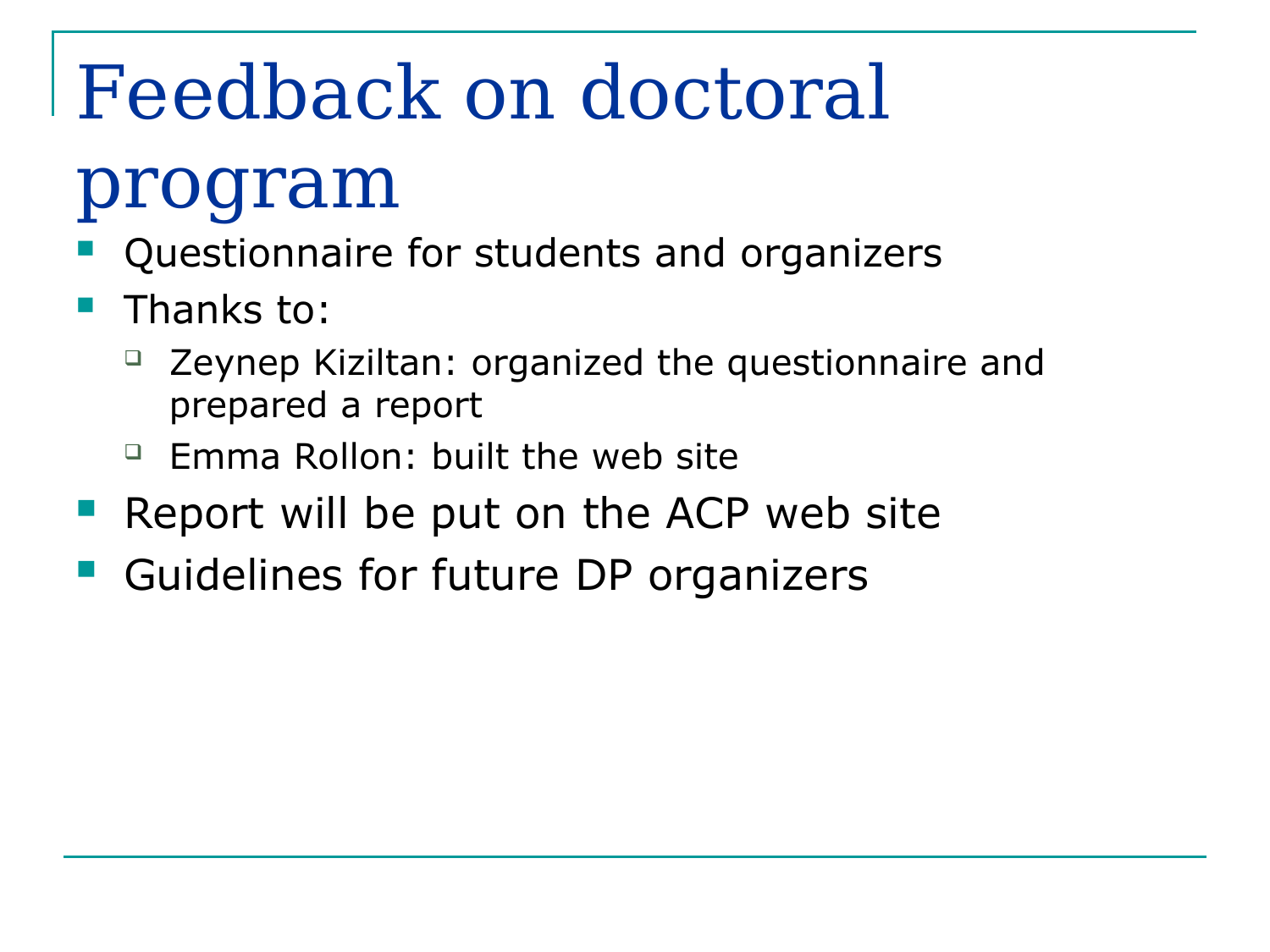# 2007 ACP research award

- **Recipient: Rina Dechter**
- **Award committee:** 
	- □ C. Bessiere, E. Freuder, P. Meseguer, F. Rossi, P. Van Hentenryck

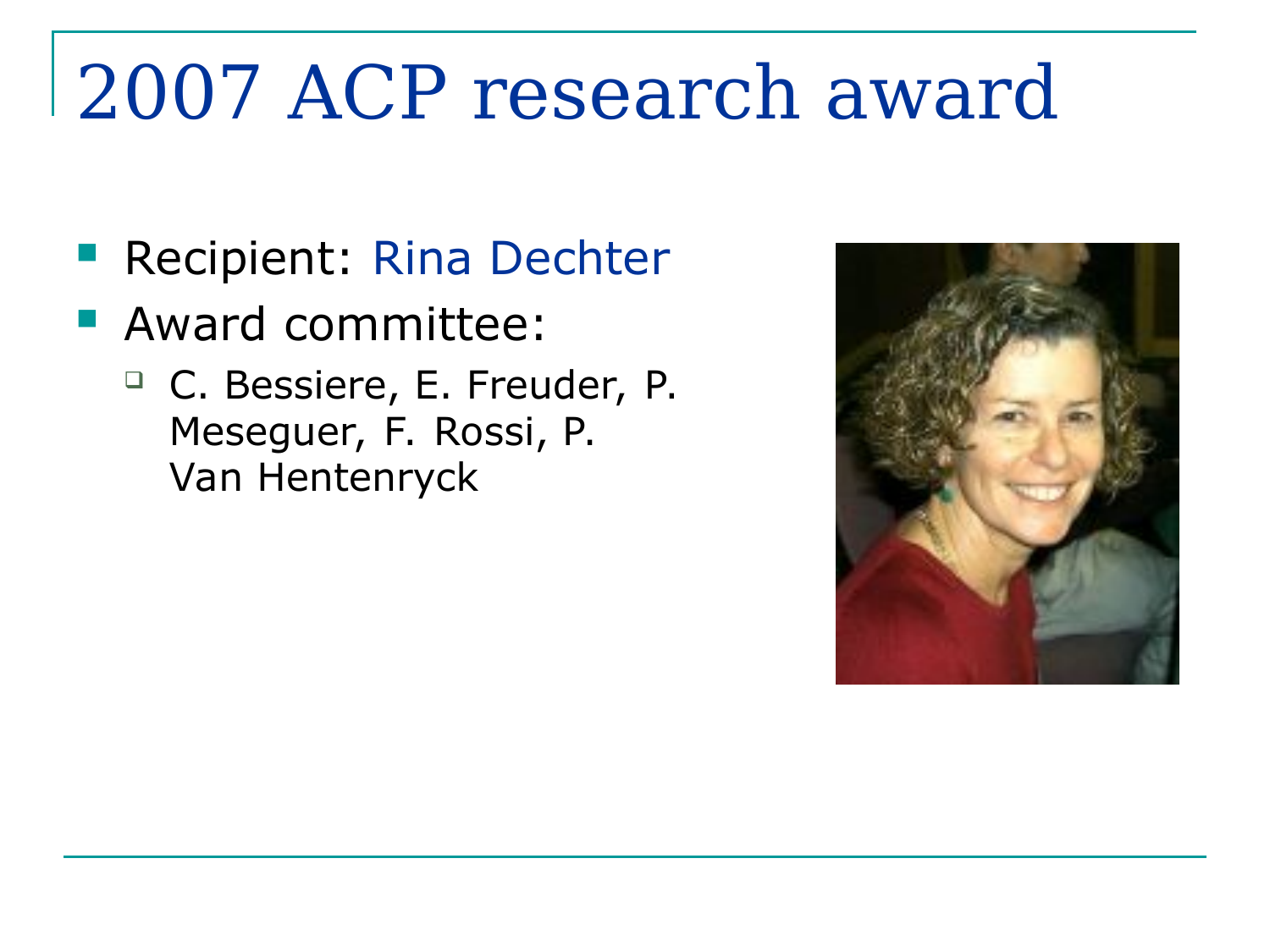# Support to other events

#### **1000 euros to CSCLP 2007**

- $\Box$  annual ERCIM workshop on constraint solving and constraint logic programming, colocated with the French speaking days on Constraint Programming (JFPC'07), June 7-8, 2007, INRIA Roquencourt, France
- **2000 euros to CP-AI-OR 2007** 
	- $\Box$  4<sup>th</sup> international conference on integration of AI and OR techniques in CP for combinatorial optimization problems, May 23-26, 2007, Brussels, Belgium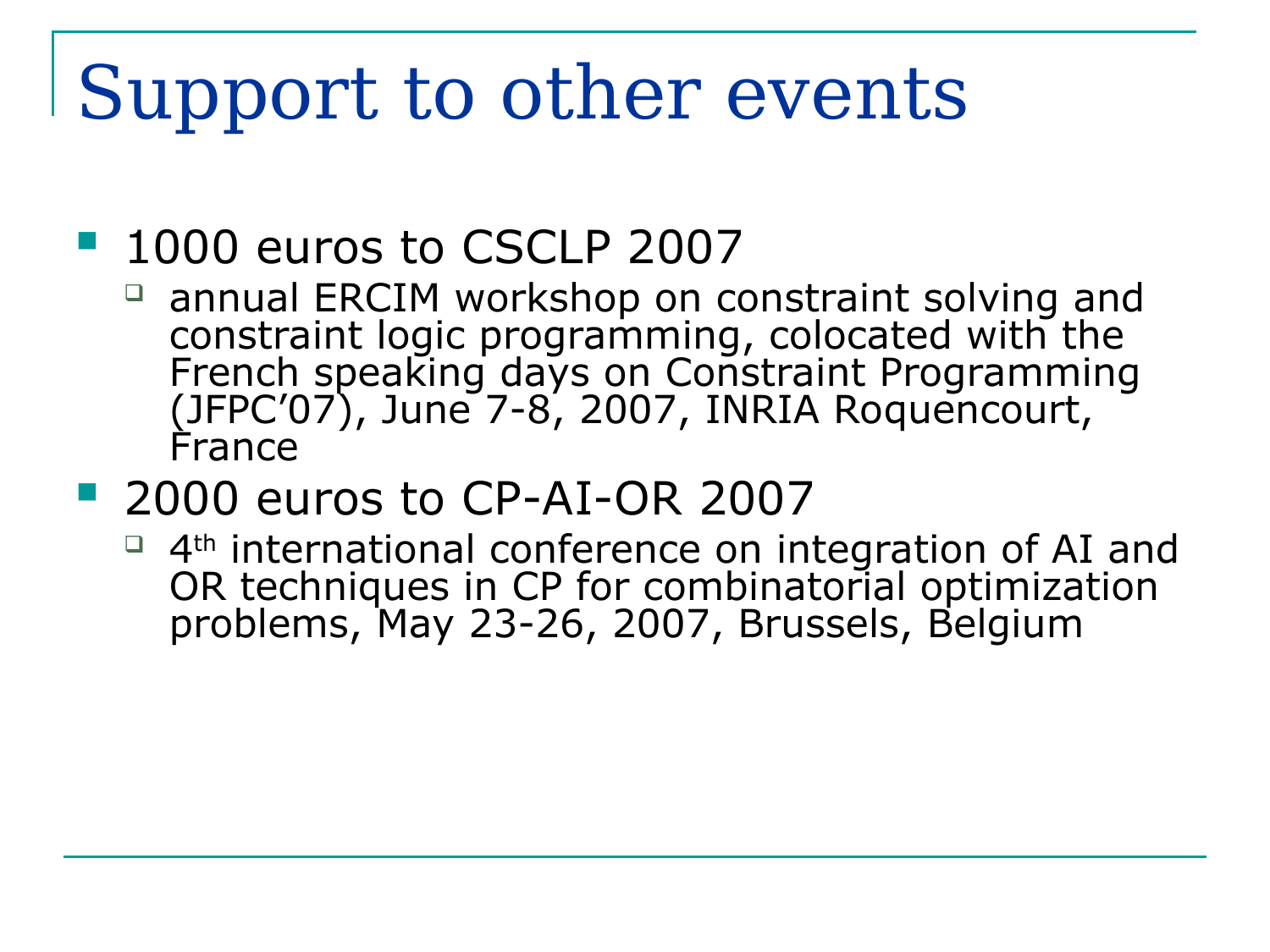### Call for bids for 2008 CP summer school

- **Open call**
- Call ends on October 31, 2007
- **Previous schools** 
	- $\Box$  2005: Italy -- general
	- $\Box$  2006: Greece global constraints
	- <sup>1</sup> 2007: Spain -- general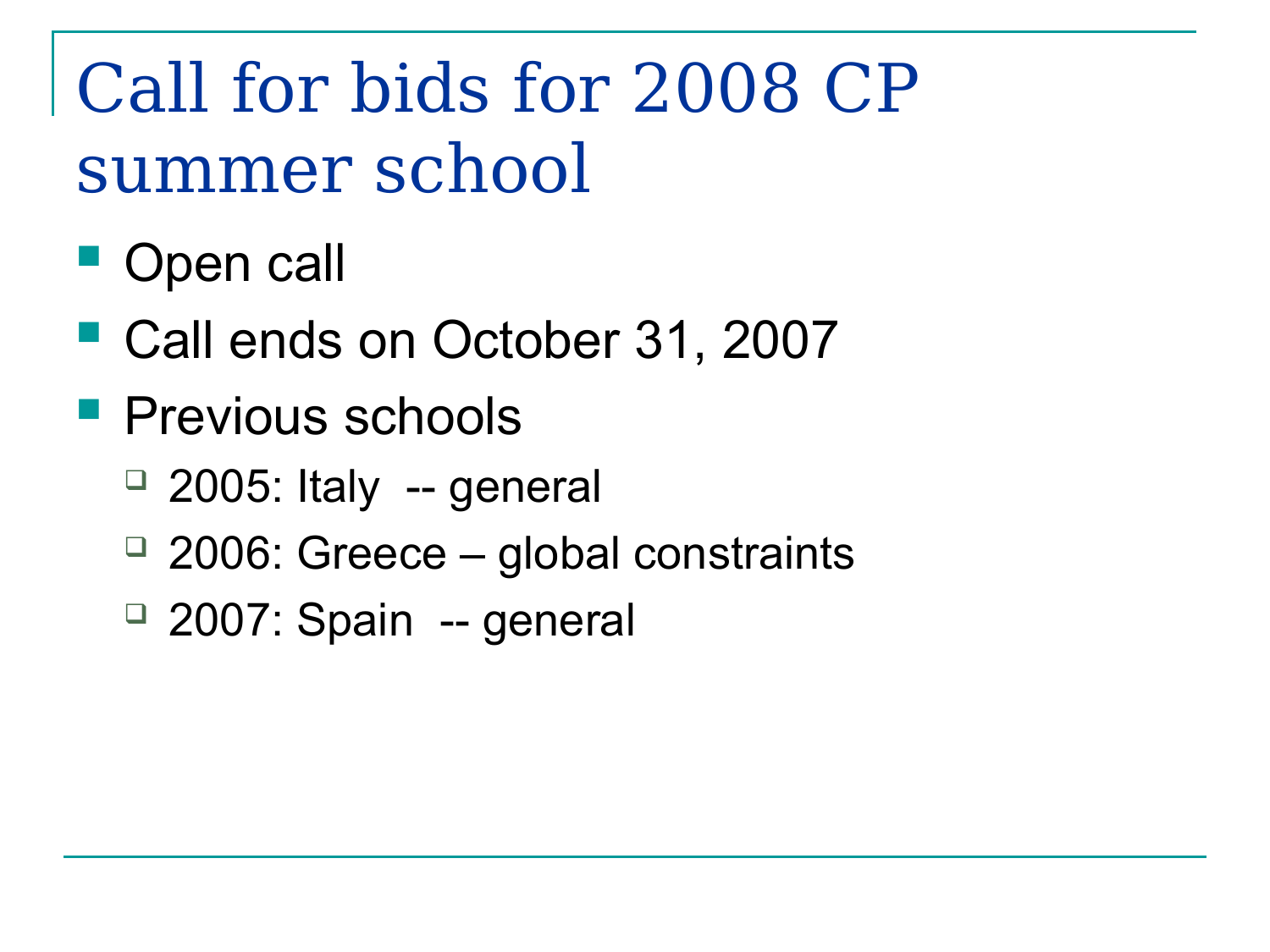### New award

#### **Besides the**

- Research award
- $\Box$  Best paper award
- $\Box$  Best student paper award
- **The EC has decided to also have an ACP** best Ph.D. thesis award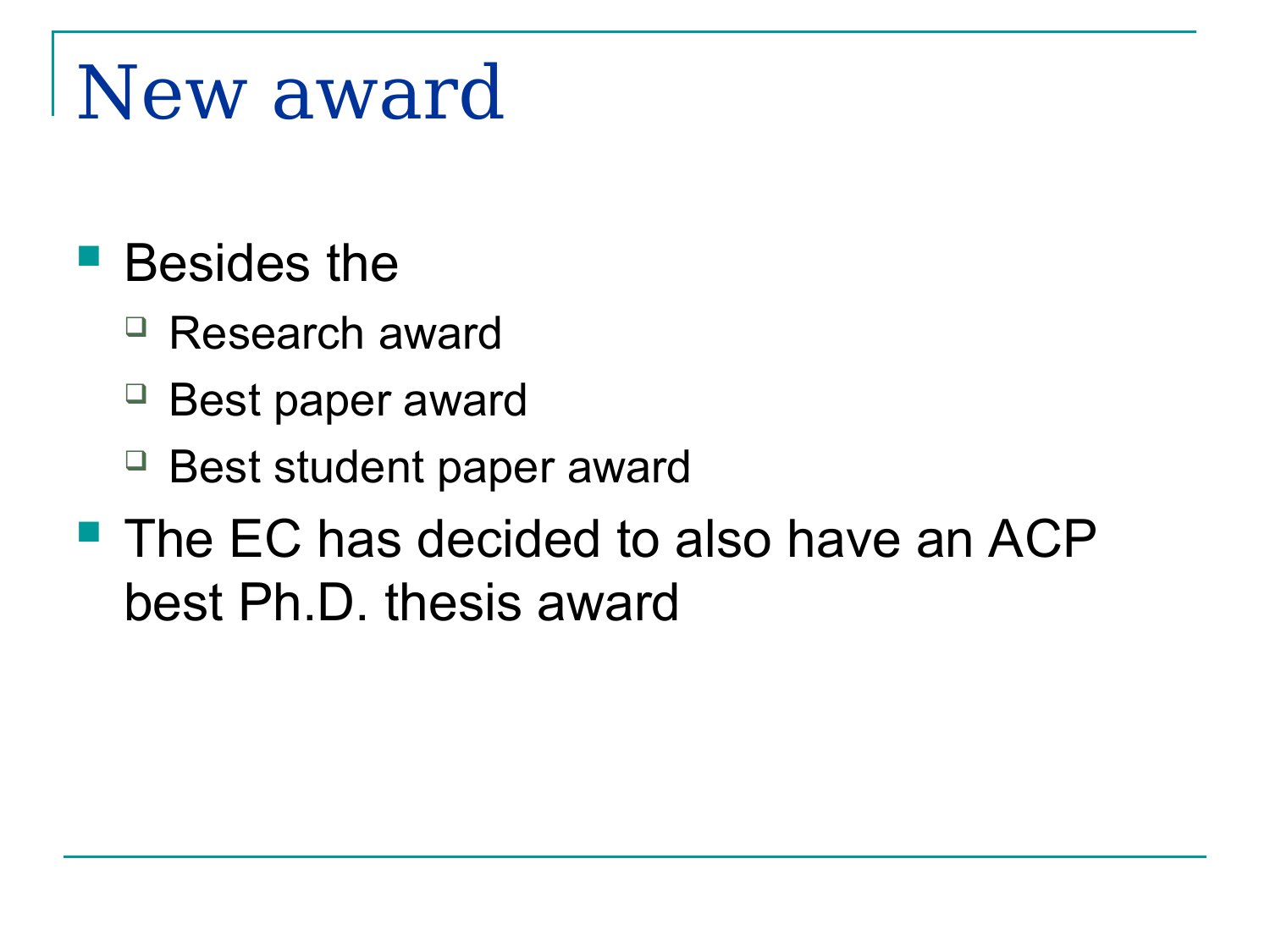# Proposal for new bylaws

- **The EC discussed at length new bylaws** for the ACP
- **Main goals:** 
	- All-elected EC
	- Annual membership
	- More power to the general assembly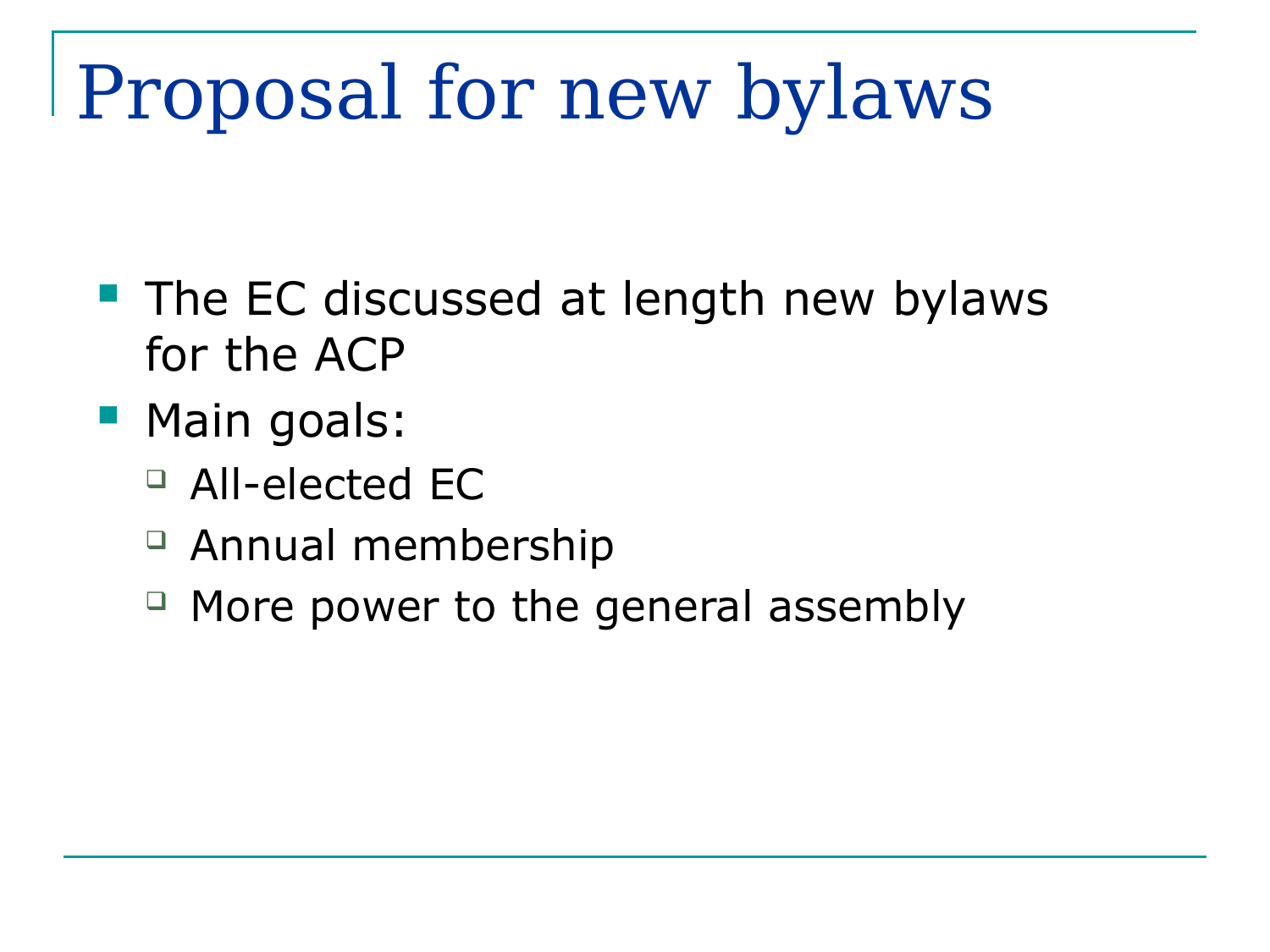### Finances



- On Sept. 15, 2006: 70,239 euros
- **Money in:** 
	- $\Box$  Account interests 2006: 1,511 euros
	- $\Box$  CP 2006 loan back (5,000 euros) + profit (3,466 euros): 8,466 euros
- **Money out:** 
	- ACP EC dinner at CP 2006: 329 euros
	- <sup>1</sup> 2007 summer school: 3,700 euros
	- $\Box$  CP 2007 seed money: 13,500 euros
	- CP 2007 doctoral program: 10,000 euros
	- □ Support to CP-AI-OR 2007: 2,000 euros
	- $\Box$  ERCIM workshop on constraints: 1,000 euros
	- $\Box$  Bank transfers: 42 euros
	- $\Box$  Account fees: 11 euros
- Currently: 49,635 euros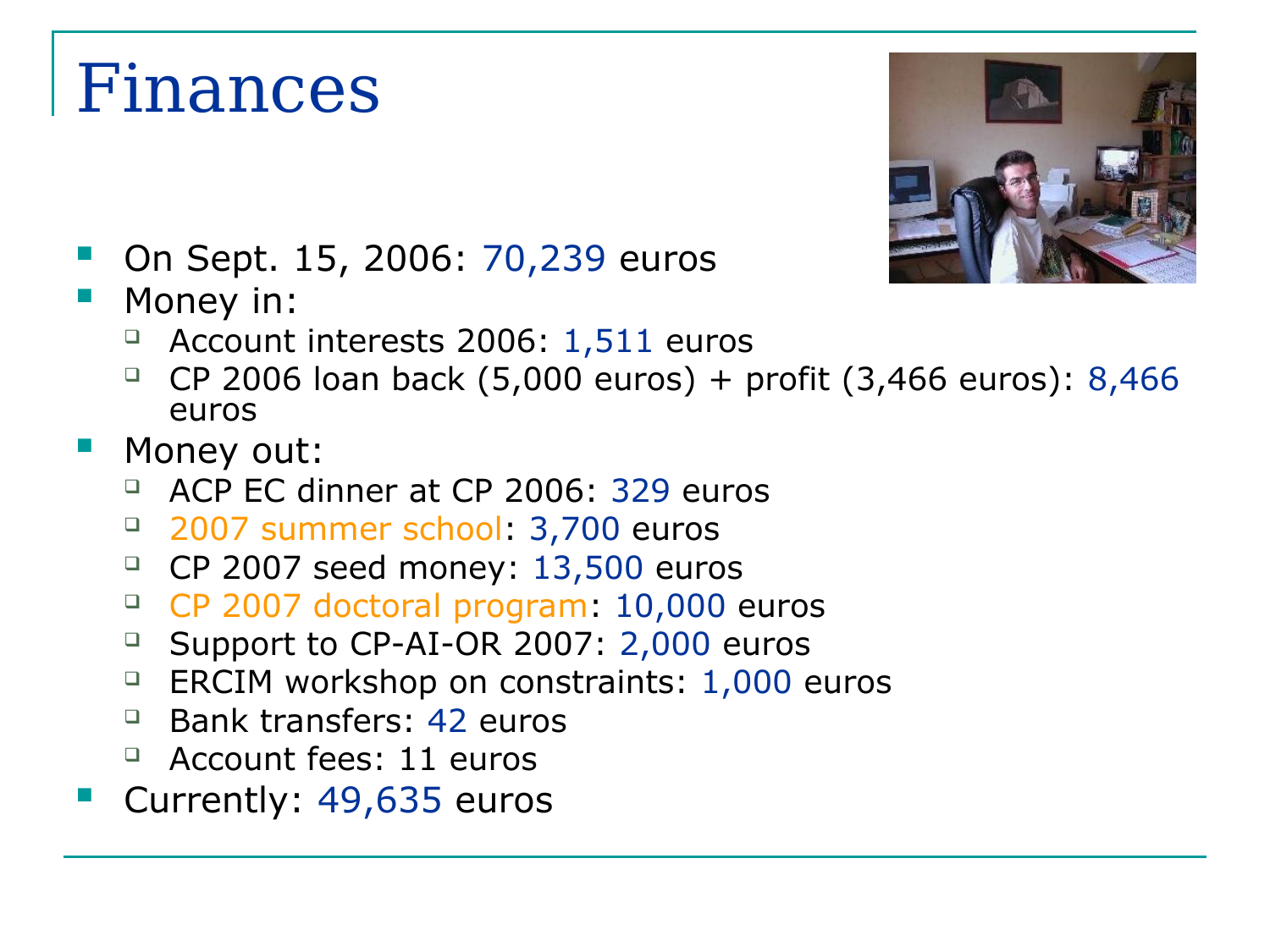### ACP EC elections (Aug. - Sept. 2007)

- Ending their term at CP 2007:
	- P. Van Beek, J. Larrosa, P. Meseguer, M. Milano
	- <sup>D</sup> THANKS!
- Two open positions
- 145 people voted
- **Elected:** 
	- P. Meseguer, T. Schiex
	- <sup>D</sup> CONGRATULATIONS!
- **Some resignations in September 2007** 
	- □ J.C. Regin
	- $\Box$  F. Benhamou
	- N. Jussien



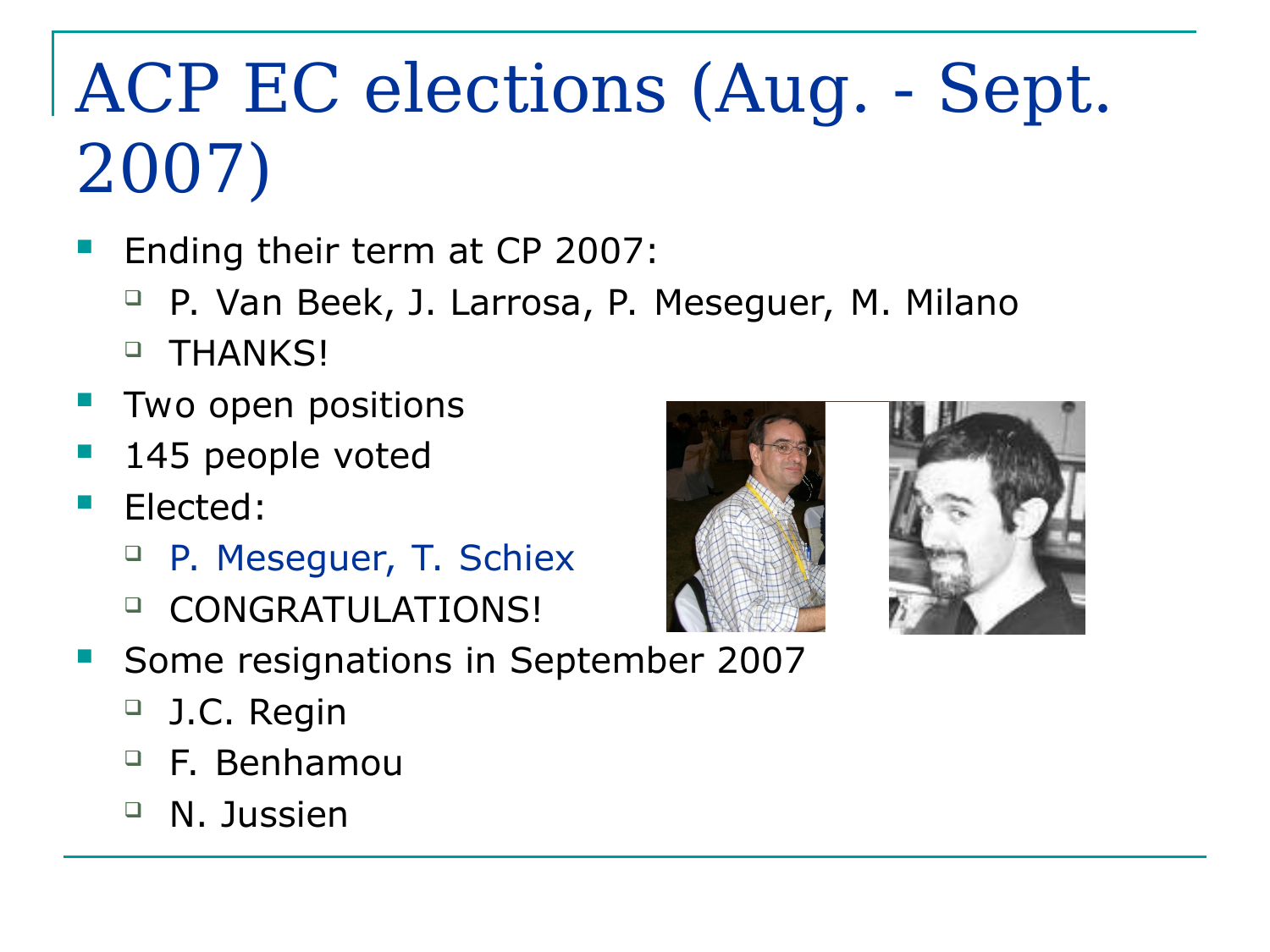### ACP EC (2007-2008)

- C. Bessiere (p. chair CP 2007: 2007-2009)
- J. Lee (elected: 2006-2009)
- **P. Mesequer (elected: 2007-2010)**
- B. O'Sullivan (elected: 2005-2008)
- F. Rossi (elected: 2005-2008)
- T. Schiex (elected: 2007-2010)
- C. Schulte (elected: 2006-2009)
- M. Trick (elected: 2006-2009)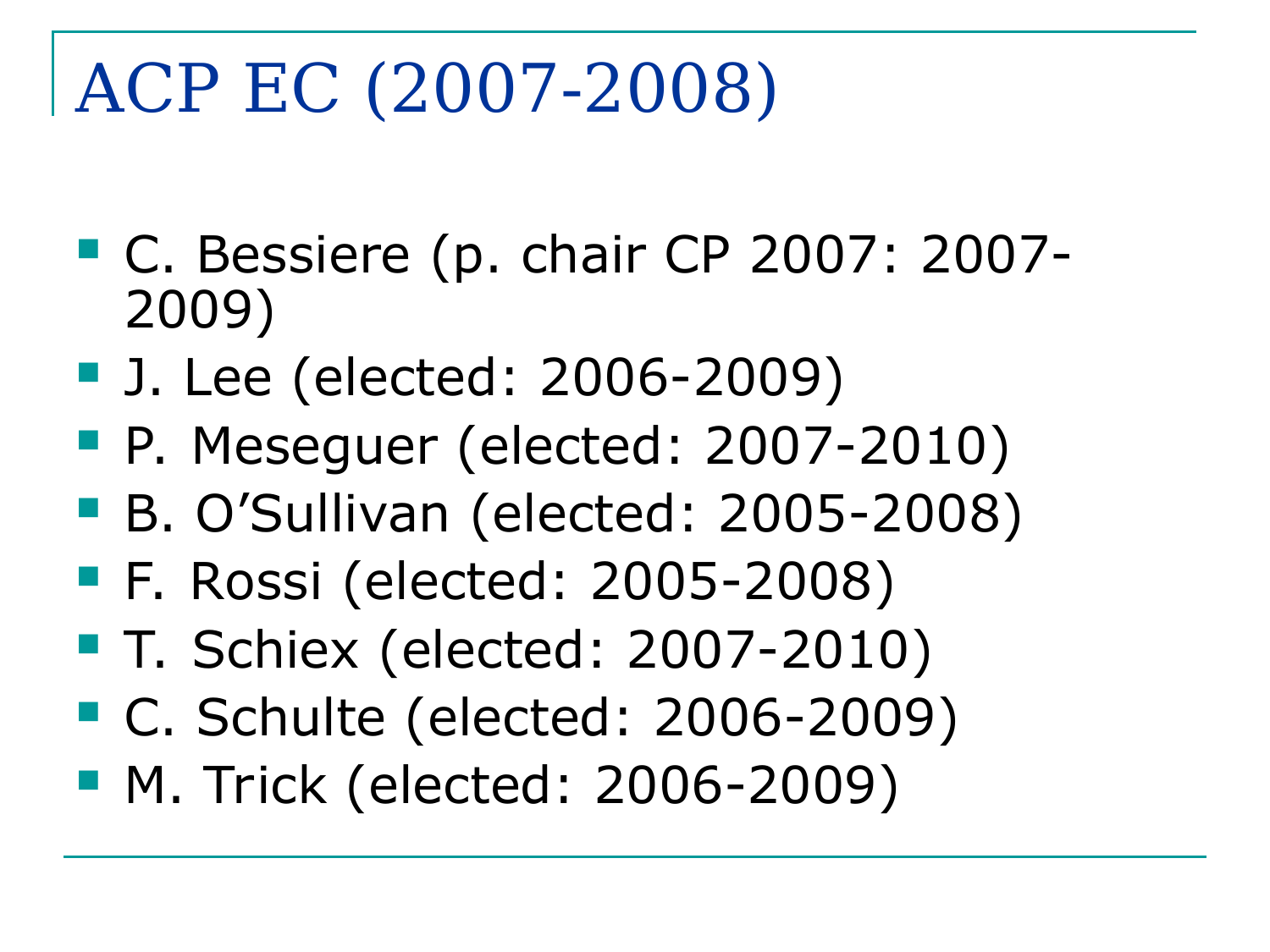### Plans for 2007-2008

- New appointments within EC: president, vicepresident, secretary, treasurer, conference coordinator
- Decision for 2008 CP summer school: Nov. 2007
- Call for bids for CP 2009: October-Dec. 2007
- 2008 ACP best thesis award: procedures + first edition
- 2008 ACP research award
- Support to
	- <sup>D</sup> Summer school
	- □ Doctoral program
	- $\Box$  CP-related events
- Implementation of new bylaws
	- $\Box$  Policies and procedures